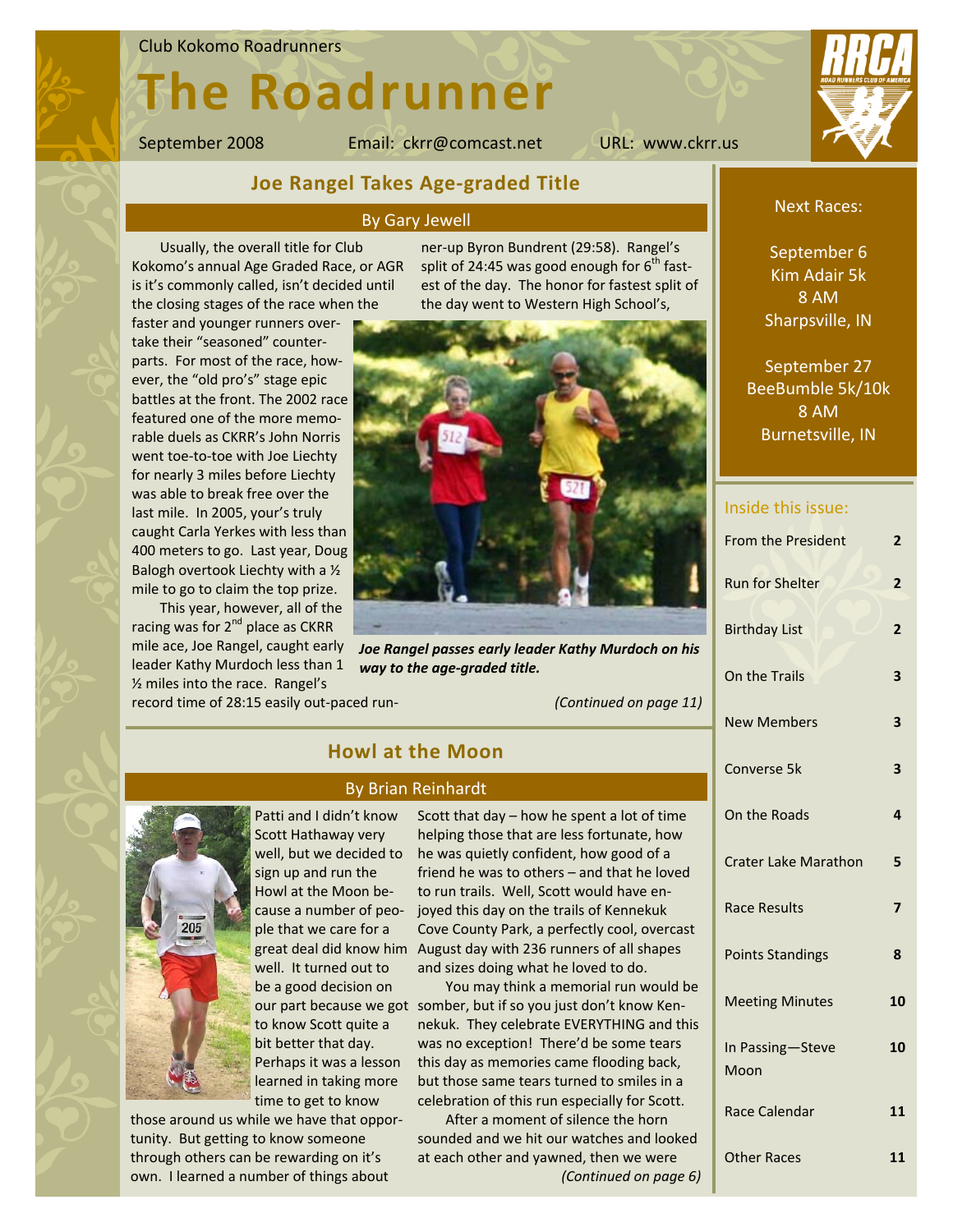

## **From the President**

By William Irvin



**2009 Race Calendar**

To begin with, Thank you to those of you who came out and supported the Club in its deci‐ sion making we

had an excellent turnout for the monthly Club meeting. There were roughly 20 mem‐ bers (See meeting minutes at the end to see who all was there) who showed up and really debated the items that were on the table for discussion.

For the 2009 race calendar we are look‐ ing to possibly add at least one race, the Sam Costa Half Marathon. Terry Thompson, race director for the Sam Costa and Club member, was gracious enough to attend the meeting and request that the  $40<sup>th</sup>$  running of the Sam Costa be added to our race calendar as a point's race. In recent years many Club members have run the Costa and prior to moving to Saturday many of the Club members supported a water stop dur‐ ing the race. Our biggest debate right now is that the Club constitution states that if a

Club member runs 'a half marathon', then they receive 20 points. If we add the Sam Costa, we are looking to either add it as a points race (1<sup>st</sup>, 2<sup>nd</sup>, 3<sup>rd</sup> place points), a 10 point race only (if you complete the race you get 10 points), or we make it the usual 20 points race for a half marathon. There was a big leaning towards making the race a 10 point extra race for a half marathon and then

if you run another half marathon you get

your usual 20 points. The races that have been requested to be added were the Turkey Trot in Logans‐ port, the Blue Berry Stomp in Plymouth, the Ground Hog Run in Zionsville, and the Mounds in Anderson. The races that have been requested to be removed and races that have been canceled are the Symphony 5k (canceled), the Ultimate Challenge (cancelled‐no race director), and Race For Grace (No walker divisions). There maybe others that people would like to add or re‐ move, if you have an opinion and would like your voice to be heard regarding the 2009 race schedule and the Sam Costa points dis‐ cussion, please attend next months Club meeting at the Half Moon on Monday Sep‐ tember 8<sup>th</sup>.

#### **CKRR Dominates Cicero TRI**

Club Kokomo had a large contingency of athletes participate in the  $25<sup>th</sup>$  anniversary of the Cicero Triathlon. With the cool down in weather that has taken place for the month of August the temperature was perfect for the 400 yard swim, 9.5 mile bike, and 5k run that took place at Morse Lake.

The next triathlon is Mississinewa on September  $13<sup>th</sup>$ , if you are interested you need to sign up as soon as possible, the Mighty Mississinewa is limited on the num‐ ber of entries that they are accepting!

- 1. David Forsee 46:42
- 9. William Irvin 51:42
- 14. Matt York 52:51
- 29. Julie Vandenbark 55:34  $(1<sup>st</sup>$  woman)
- 40. Ron Moore 56:10
- 97. Tony Kirgis 1:00:59
- 129. Allison Irvin 1:03:54
- 143. Paul Wyman 1:04:58
- 184. Tom Miklik 1:07:54
- 208. Dale Sullivan 1:09:42
- 289. Lisa Jones 1:18:23
- 300. Jennifer Mayfield 1:20:17
- 360 Finishers

## **CAM Run for Shelter**

### By Charlie Skoog

The third annual Run For Shelter was by far the best in terms of organization, number of participants, and funds raised to help the homeless and undeserved in our com‐ munity. The 5K cross county course designed by Gary Jewell at beautiful Oakbrook Valley also serves as Western High School's home course. It is a favorite to many and a challenge to al!. Special thanks go to Gary, Doug Mygrant and the Oakbrook Community Church staff for creating and maintaining one of the best XC courses in Indiana.

 This years run was won by Dana Neer in a time of 18:37 followed by Chris Sinnett and Matt York. In the women's race Matt's sister, Michelle Clendenning, scored her first career win with a time of 24:49. I'm sure Dad and longtime CK member, Darrell York, is proud that both are following his footsteps and doing so well. In the walk Jerry Lambert edged out his buddy Rick Spencer with a time of 34:47 and the women's race was won by Amanda Pena in 37:42. Director of CAM, Ruth Lawson, would like to thank all who participated in and supported this years race and we are all looking forward to an even bigger and better race in 2009.



## **Birthday List**

| Christian Pownall   | 9/17        |
|---------------------|-------------|
| Stephanie Bolinger  | 9/18        |
| Graysen Neer        | 9/18        |
| Joseph Holtson      | 9/19        |
| Skip Wells          | 9/20        |
| Deborah Cardwell    | 9/20        |
| Ron Moore           | 9/20        |
| Graysen Neer        | 9/22        |
| Anna Dollens        | 9/24        |
| Don Gifford         | 9/24        |
| Michelle Larson     | 9/25        |
| Michael Tetrault    | 9/26        |
| Lillian York        | 9/26        |
| Kerrigan Forgrave   | 9/26        |
| Kevin Forgrave      | 9/26        |
| Nancy White         | 9/28        |
| Michaelene Anderson | 9/28        |
| Earl Strong         | 9/29        |
| Linda Donovan       | 9/29        |
| Larry Sullivan      | 9/30        |
| <b>Bill Bennett</b> | 9/30        |
| Emily Riggle        |             |
| Steve Kilcline      | <b>Happ</b> |
| Sandy Knowland      | Club        |

| 9/17 | Corey Moore           |
|------|-----------------------|
| 9/18 | Lisa Hobbs            |
| 9/18 | Barbara Hobbs         |
| 9/19 | Kaitlin Christenson   |
| 9/20 | <b>Bowe Brooks</b>    |
| 9/20 | <b>Tim Miller</b>     |
| 9/20 | Gaby Mozipo           |
| 9/22 | <b>Tara Steele</b>    |
| 9/24 | <b>Glenn Artis</b>    |
| 9/24 | Ian Holtson           |
| 9/25 | Sam Williamson Jr.    |
| 9/26 | Teresa Barlow         |
| 9/26 | Josh Daugherty        |
| 9/26 | Mason McGovern        |
| 9/26 | <b>Holly Hurlburt</b> |
| 9/28 | Anne Elliott          |
| 9/28 | <b>Scot Hamilton</b>  |
| 9/29 | Mike Anderson         |
| 9/29 | Heidi Freeman         |
| 9/30 | Carrie Lee            |
| 9/30 | Ernie Strawn          |
|      |                       |

*Happy birthday birthdayfrom Club Kokomo! Kokomo!*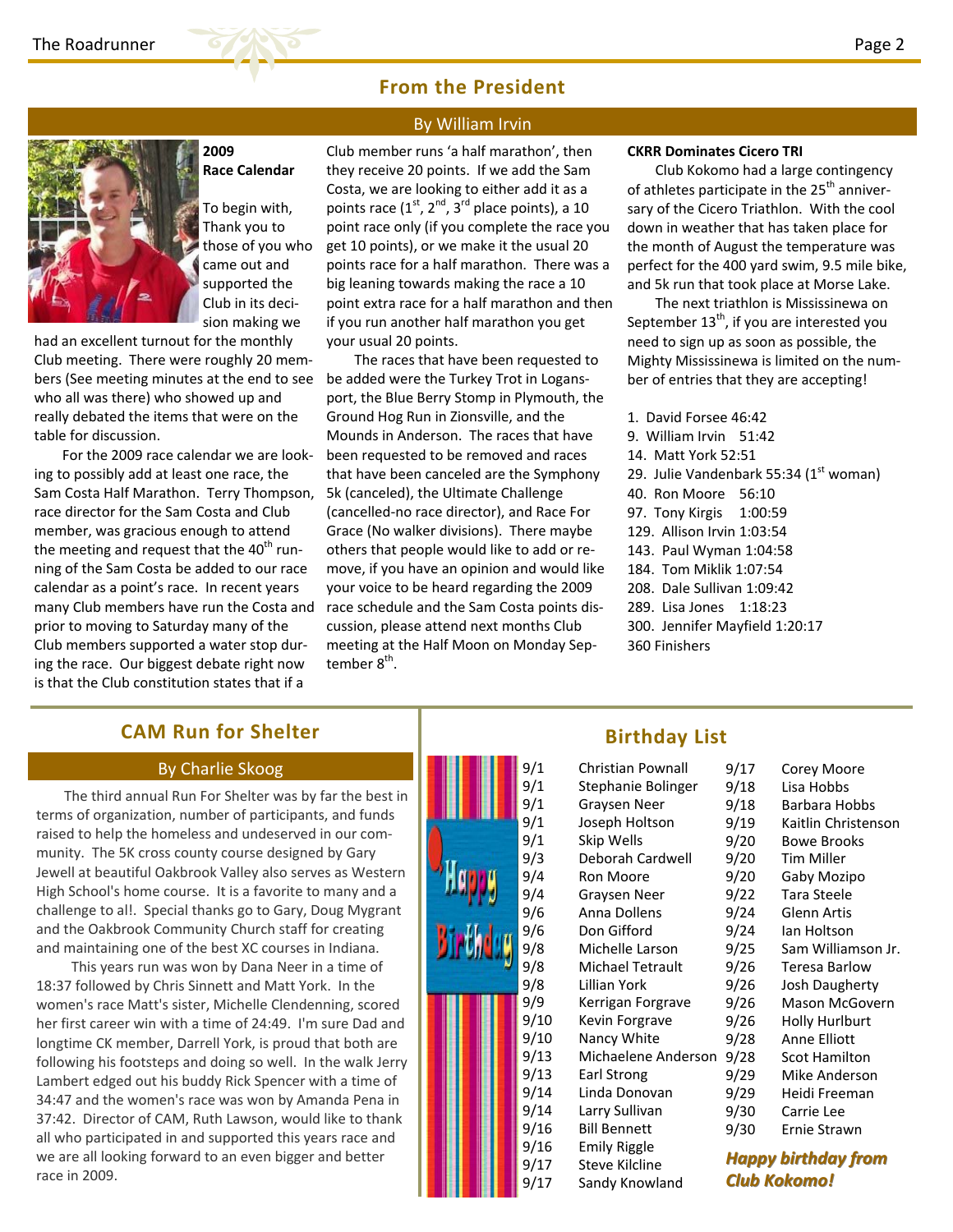## **On the Trails**

## By Charlie Skoog



Monday, August 25, was a major milestone for the Nickel Plate Trail as paving between Cassville in Howard County and the Wabash River was

completed. The trail is already enjoying heavy usage but much work remains to be done as parking areas need to be installed as well as permanent signage. Work also continues north of Peru and we hope to have another 6 mile section of the trail con‐ necting Peru and Denver ready for paving before the snow flies. Volunteers are al‐ ways needed and can call 457‐2607 or runckrr@aol for more details.

 To the South the number one ques‐ tion for Howard County residents is how and when we connect and expand this in‐ credible linear park concept to our local communities. A key player in this develop‐ ment is Kokomo City Engineer Carey Stranahan. I encourage all of you to visit

Carey's blog on the City of Kokomo website at www.detis.blogspot.com. I want to per‐ sonally and publicly thank Carey for his dedi‐ cation and work to improve our community. I encourage each of you to do the same for one of our finest public servants. Below is the latest posting from Carey's blog following a weekend family visit to the trail.

http://detis.blogspot.com/2008/08/nickel‐ plate‐update.html

I made my way up to Miami County over the weekend and was excited to see more blacktop on the Nickel Plate. The trail has at least one layer from Cassville all the way to Peru. I have been told it is a total of 12.65 miles end to end. A view along the trail may not be what people think of typical Miami County. The majority of the trail is wooded, and there is a surprising amount of terrain. While there are hills, they are all gradual, as you would expect from a converted rail corri‐ dor. The trail crosses several creeks, includ‐ ing Pipe Creek, which is cleared by a 200 foot

long, 40 foot tall bridge. Little Pipe Creek crisscrosses the trail from 500 South to Wal‐ lick Road, which makes for some of the most gorgeous picture points around.

I encourage everyone to take a ride along the trail. Now that it is officially into Howard County, it really is incumbent upon us as residents to work toward continuing the extension south. It is one of the most asked questions I get, "When is the Nickel Plate going to get into Kokomo?" The City, in conjunction with the Kokomo‐Howard County Governmental Coordinating Council, are continuing to negotiate with INDOT on what can be done at the northern connec‐ tion to the new US31 freeway. We also an‐ ticipate working with Central Railroad once INDOT has finalized the design.

Something should be working up within the next month or so with INDOT, or at least we've been told. Whenever a deal gets worked out, I'll be posting about it. Until then, enjoy the great work of the Friends of the Nickel Plate!

**New Members**

Scot Hamilton

Paula Kucholick

*Welcome Welcome to Club Kokomo! Kokomo!*

Do you have any extra running trophies that are just collecting dust and you'd like to find a new home for them? Vicki Boles recycles them and gives them out to kids who compete in the running program at Maple Crest Elementary and Middle School. You can drop them off at either school in the front office and Vicki will pick them up there to recycle them. You can also drop them off at the Wednesday evening fun mile in Highland Park. Thank you!

## **John Norris Converse 5k**

By Mark Shorter



Once again on the first Saturday of August runners and walkers trav‐ elled to Converse, IN, to take part in the annual Norris Insurance 5K run and 5K walk. As usual it was sunny and humid (it rained once sev‐

eral years ago on race day). After the fun run was over and the 5 youth runners fin‐ ished, John Norris started the runners and walkers on their way. The course was the

same as we had used for the past several years which means that just after the first mile we must make a circuit around the out‐ side of the harness race track. We are also in the sun since the shade provided by trees ended at 3/4 of the first mile. After passing the 2nd mile marker and going over the rail‐ road ties (being careful not to trip), we get a little shade for about ¼ mile. Rounding the last turn at the 3 mile mark, you sprint the last of the race. Because as usual there are drinks and watermelon for after race refresh‐ ments.

The top runner was 2008 Haynes‐ Apperson champion and former Kokomo High School runner Bryan Phillips in 16:24, followed by fellow CK member Scott Colford in 16:50. Top female runner was former Western High School runner Annina Gruber in 21:13 followed by Heidi Freeman in 22:51.

The walkers were led by Jerry Lambert in 31:53 followed by Rick Spencer in 32:27. Mary Miller was the top female walker in 34:45 followed by Anna Dollens in 36:02. See the results for more details.

Once again runners and walkers wish to thank John Norris and the employees of John Norris Insurance for sponsoring and hosting their yearly series of races (Amboy, Kokomo, Greentown and Converse.)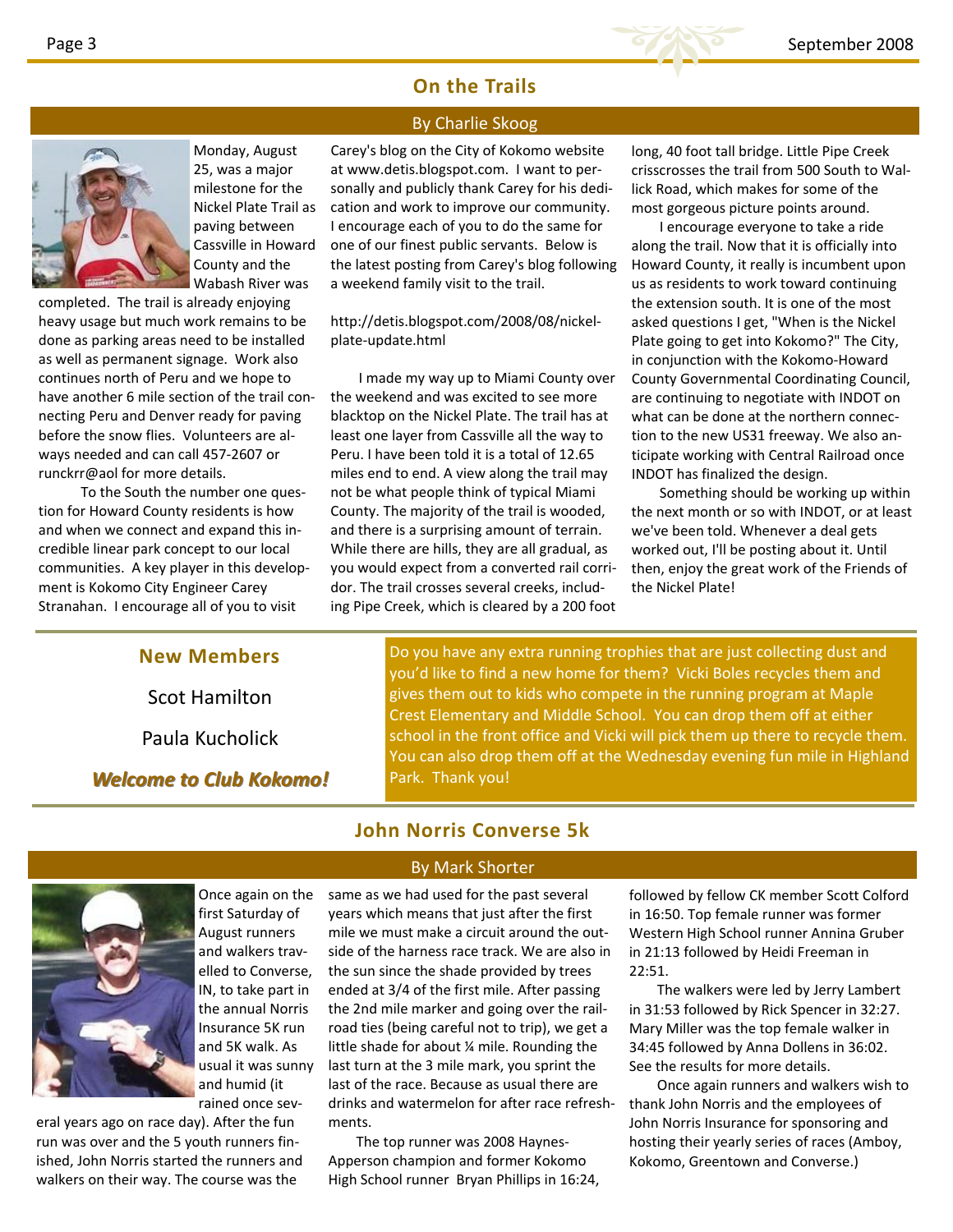

# **On the Roads**

## By Johnny 'O



**Take this course and avoid jail time**

You are running with a friend on a trail recommended by Charlie Skoog in the hills of Brown County. Your blonde friend shouts: Hey!

Watch this! She then attempts to leap a fallen tree, but a branch catches her foot. She falls and hits her head. For obvious rea‐ sons, there was more damage to the tree than her head, but her ankle is broken and she cannot walk. She also was carrying the only cell phone and it

broke in the fall.

What do you do? A. Act like you did not see her fall and keep running. B. Leave her in the care of a two‐tooth creep who was fish‐ ing nearby. C. Apply first aid

You and your blonde kid are on the banks of the Wildcat. You show the kid how to put a worm on a hook and how to cast the line to a designate spot in the creek. The kid takes the fishing rod, swings it back and then forward. You feel a sharp pain and tug in your shoulder where the hook now is lodged.

What do you do? A. Beat the hell out of the kid? B. Toss the kid in the creek so that he will never have children? C. Tell the kid not to worry as you take the hook out?

Although tempting, A and B answers can result in a prison term. So can answer C, unless you know what you are doing, which many of us do not. However, we have a chance to learn.

The Kokomo Parks and Recreation De‐ partment is offering a unique opportunity to learn emergency treatment for people who are injured more than one hour from definitive medical care.

With the ever‐increasing popularity of trail running, mountain biking, and backcoun‐ try hiking, being one hour from medical care is not as unusual as it may sound.

"Besides, this course is just as beneficial to a parent at home as it is to someone in the woods," John Martino, Kokomo Parks and Recreation superin‐ tendent and a graduate of the course, said.

Titled "Wilderness First

Aid," the course will be held 9 a.m. to 6 p.m. Sept. 13 and 14 at the Kirkendall Outdoor

> Education Center in Jack‐ son Morrow Park, 4200 S. Park Road. "The instructor is the best in the country," lucky to get him." Topics include: legal as‐ pects of care; broken bones, sprains, and strains; wound care; ven‐ omous and noxious ani‐ mals; fishhook removal;

diabetic emergencies; heart attack; stroke; lightning strike safety and treatment; heat and cold emergencies; improvised splints; and first aid kit construction.

The course is open to anyone 14 years of age or older. A person under age 18 requires parental consent and waiver. Upon success‐ ful completion of the course, a person will receive WFA certification valid for three years.

Cost is \$125 per person, which includes





textbook and certification card. Class size is limited and pre‐ registration is required. For more information or to regis‐ ter, call (317) 417‐0132.

#### **New Criteria**

Members at CK's August meet‐ ing voted unanimously to add "volunteering for CK events" to the criteria for the Mike Cowan Memorial Scholarship.

In the July newsletter, I asked members to offer opinions on the criteria and suggested additions, because, after awarding 50 scholarships worth \$11,280 to 26 students in 10 years, the scholarship committee believed it was time for a re‐ view.

Martino said, "and we are Tetrault (Capt. Coyote) noted that the club During the July 7 Club meeting, Ray needed to establish more scholarship crite‐ ria in order for the selection committee to make just and fair decisions, because Coy‐ ote Kids' continued success could result in many more applicants than the eight or so we have been receiving each year.

> Requiring an applicant to volunteer for a minimum of one club activity during the year prior to applying for the scholarship is now part of the criteria.

Volunteer opportunities include club races Haynes Apperson, Charity, New Year's Eve, McKinley School, or Coyote Kids. An applicant, who volunteered for two events, could win out over applicants with only one volunteer effort.

The scholarship is funded by 50‐50 drawings at CK races, and CK's Age‐graded Race in August, which is directed by Club Treasurer Mark Shorter and past Club presi‐ dent Gary Jewell.

The amount of the scholarship depends on the money available and the number of recipients. CK awarded eight \$200 scholar‐ ships this year.

The purpose of the scholarship is to recognize a senior in high school or an un‐ dergraduate college student who has en‐ riched his or her life through running. The scholarship is to be applied to post‐ secondary expenses.

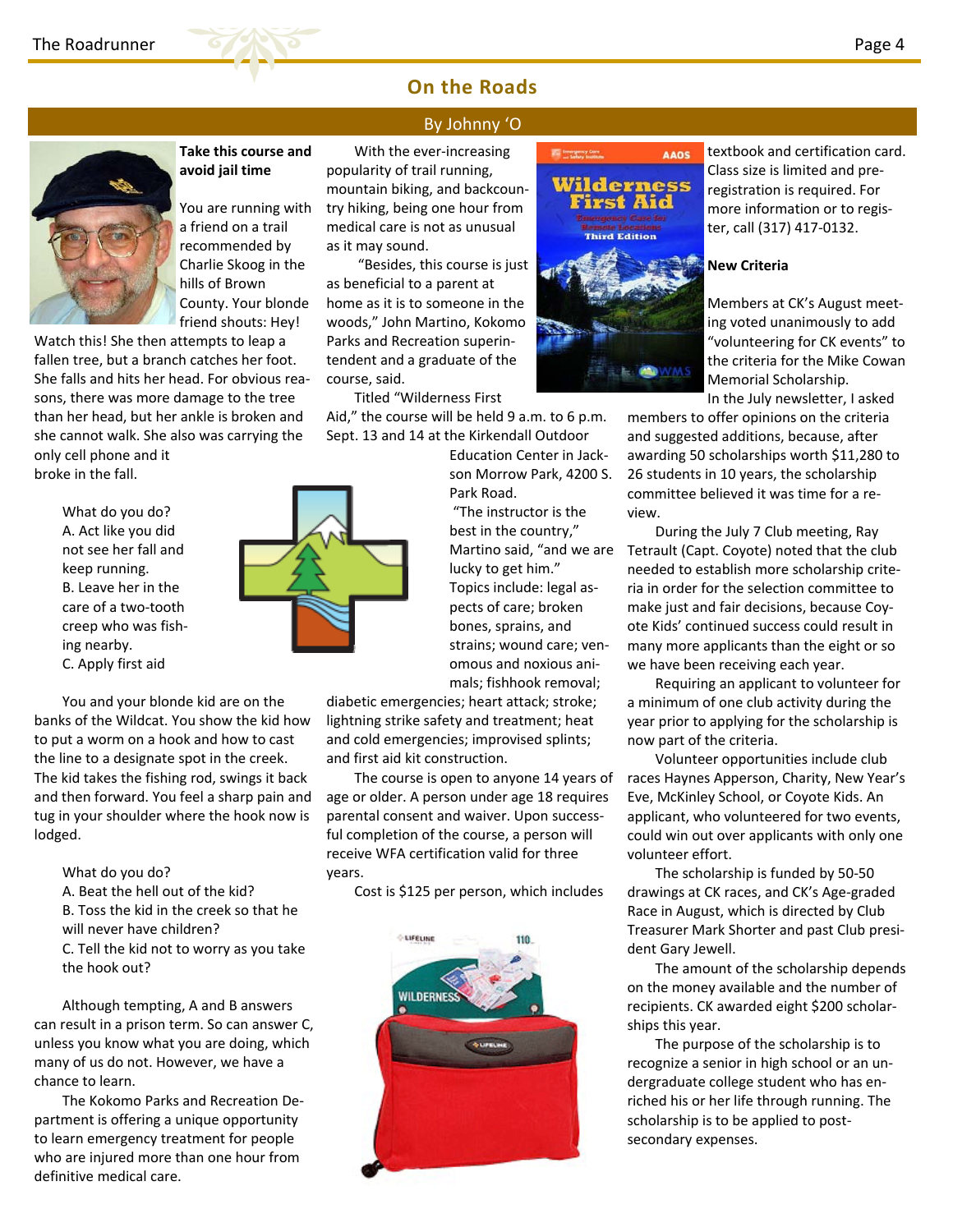## **Crater Lake Marathon**

#### By Dan Lutes and Earl Strong

ancient volcanic crater and is surrounded by  $\Box$  I was back on the road and feeling much betplace to visit, but is it a good place to run a marathon?!? The lake is in the center of an

From Dan: Crater Lake Oregon is a beautiful was "off road." I was, however, a little disappointed to find that the trees at this altitude don't have very big leaves!! But nevertheless,

a two lane ribbon of as‐ phalt know as Rim Road. Sounds easy, right? The road around any lake must be pretty flat, right? The thing about this road is that it is around 1,000 feet above the waters edge and varies wildly in altitude from 5900ft to 7800ft. I suppose if you're already living at altitude and run hills all the time, this would not be a problem. But for us Indiana flatlanders who don't take the time to acclimate, we could have some difficulty. I say could, because I just know Earl is going to whine about how hard it was… and really, it wasn't that bad!

The race started at the overlook to Wiz‐ ard Island and it was COLD at the start, about 42 degrees with a stiff west wind. You know it's cold when you're still seeing leftover snow in August, but once the gun went off and the sun got up higher, it warmed up quickly and was actually pretty comfortable racing temperature reaching ~70 by the end of the race. The first half mile was uphill followed by a nice 1.5 mile downhill. The early pace was slow, as eve‐ ryone figured out how to hold themselves back for this low oxygen event. I got into a pretty good rhythm early, running with Christy from Boston who was doing the half. I said about 1 word for every 20 of hers, but the chat took my mind off the altitude and lack of oxygen in the early going and helped us maintain a pretty decent pace. As we dropped off the half marathoners, we lonely marathoners continued our climb up to "Cloud Cap," appropriately named as it was the high point of the marathon, and then started a very nice downhill stretch at 14.5 miles. I immediately regretted passing the port‐o‐lets earlier and the constant downhill pounding finally forced me off the road at mile 17 for a quick "nature break." I was happy to find a "tree" to hide behind and actually, no runners came by, so I didn't gross anybody out in the minute and a half I

ter. I shortened my stride, increased my ca‐ dence and took advantage of the downhill to pass 4 runners by the time we reached the campground checkpoint at mile 22.

*Dan and Earl with beautiful Crater Lake in the background.*

We then started the next section which was a rather torturous uphill "out-and-back"

on a logging road. From mile 22 to 24 I slowed considerably as the runners came flying down the hill at me, but soon I also got to "enjoy" the steep downhill back to the finish line. I struggled to get back into my previous downhill form, but did manage to fend off 3 others in my age group who were close behind me at the turnaround. I felt very for‐ tunate to finish 17th overall and 3rd in my age group. The awards and shirts were handed out immediately as the runners crossed the line. The awards were simple ribbons, but did go 5 deep in each category so many folks got to enjoy a "feel good" award at the end of their tiring run.

Soon after I finished, the announcement came that the first of only two buses was

about to leave the campground to take fin‐ ishers back to the parking lot, over 8 miles away. The second bus would not be leaving until the last finisher arrived, so we were all

"highly encouraged" to take the first bus if we could. But where was Earl?? I couldn't just leave him behind, but maybe I could take the first bus back and then drive back in the car to get him…no, I better wait…he won't know where I went. I finally decided to just sit down and wait…I was very tired, so that part was easy. Luckily, the bus depar‐ ture was so disorganized that it took them over an hour to take off, so as soon as Earl crossed the line, I ran out to the road and "held up the bus," until he made it on. He was still panting as we made it onto the first bus and luckily we didn't have to wait around since we had dinner plans with Dan and Gail and the kids back in Portland at an Ethiopian restaurant.

Oh, did I mention Dan and Gail? Of course, that's Dan and Gail Nelson, formerly of Club Kokomo Roadrunner fame!! Dan and Gail moved from Kokomo to Portland 9 years ago and started their family. They now have two beautiful sons, "handfuls," Nathaniel, 6 and Quinton, 3, along with a

> "great big yella dog," Solo‐ mon. Earl and I stayed with them the first and last nights in Oregon and had fun catching up with them and getting to know the kids. Dan and Gail say "Hi" to all their former Club Kokomo running buddies. Next up, Earl and I tackle the Marine Corps Mara‐ thon in Wash. DC along with a large contingent from the club in October… one state left…oh yeah!

From Earl: There are two things that one must be aware of when running a marathon with Dan Lutes. 1) He will give a very good write up and 2) The experi‐ ence will provide a chal‐ lenge. Since I am writing



*Okay. Earl sent me this picture of Dan. I don't know why Dan is………..uh………..well……...so I'll let he or Earl explain it!*

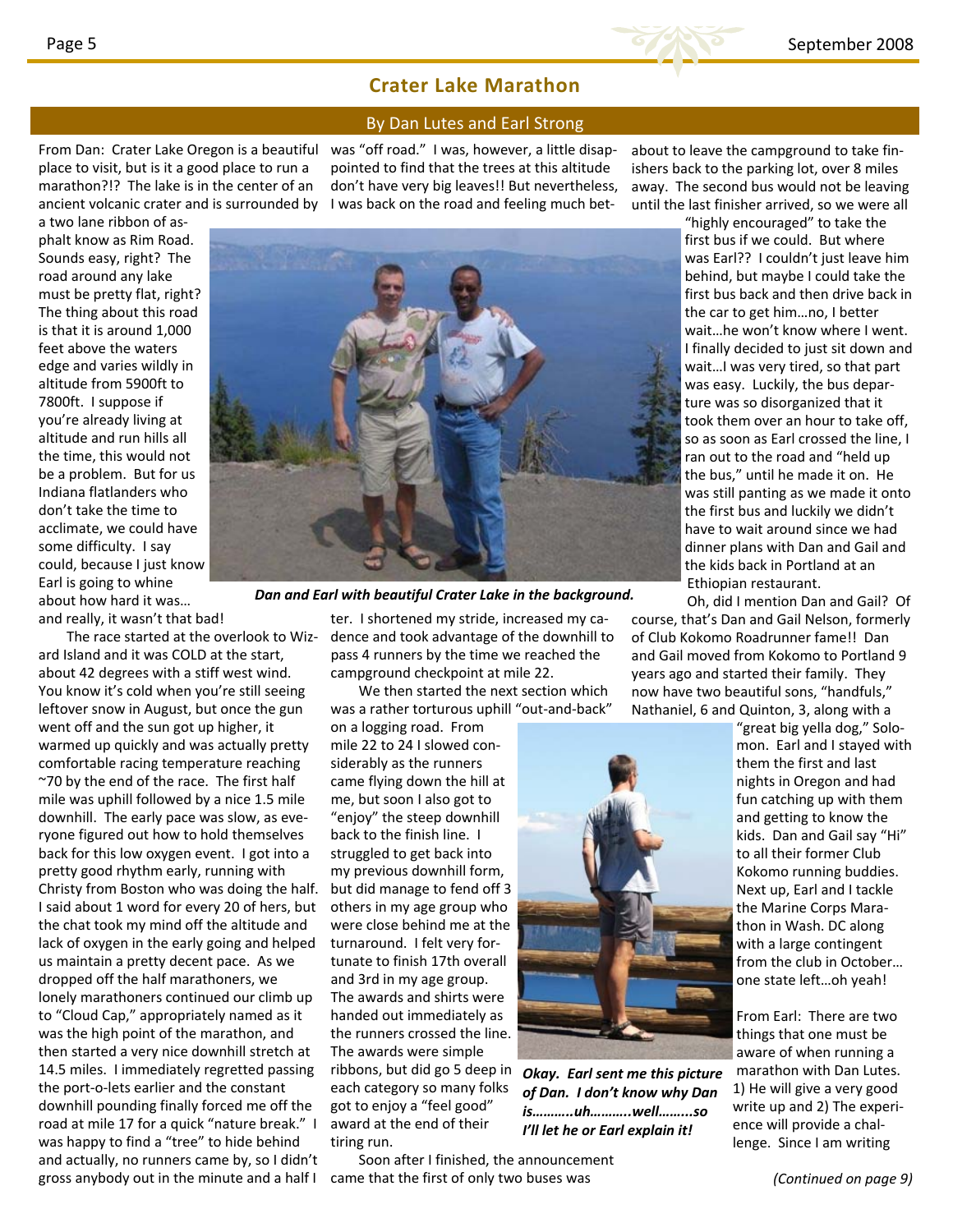

## **Howl at the Moon (continued)**

(Continued from page 1) **http://williphand.** That bases are a huge numbers geek! I could have told from cleaning up and I sat. Finally, my legs you at any point during the race how many

off. Now, when I say "off" I really mean "nobody has any desire to take the lead off" so I made sure that I lead for at least the first few hundred yards because it'd be the only time on that day that I'd be anywhere near Scott Colford (except when he was lapping me). The course is a 3.29 mile loop so he lapped me 3 times! I won't go into the count of how many times he lapped the other 234 runners and walkers, but as you can see in the results below no‐ body lapped him. Even so, I was pleased enough to go over 50 miles for the firs time!

I thought so you could kind of live this with those of us who ran it I'd give you a description of the course ‐ 3.29 mile loop – smooth grass section for about 1/3 mile, gravel lane for about ½ mile, short smooth grass sec‐ tion for about 1/10 mile,

pavement for 1/10 mile, rough and rutty grass section for about ½ mile, pavement for about 1/10 mile (aid station), gravel lane with some roll for ¾ mile, pavement with steep hill for  $\frac{1}{2}$  mile, rough and rutty grass section for ¼ mile, smooth grass section for ¼ mile – all approximate of course). I digress.

Anyway, the loop course idea is a good one as you get to run through two aid stations, one at the start and one at the half way point. You also, within a couple of laps, start to lap others and encourage them as well as be encour‐ aged. It's very nice to be around "someone" all of the time as you don't feel like your out there all alone. I started out at what I felt like was a con‐ servative pace, but by the end of loop one Quinn told me I was in  $16<sup>th</sup>$  place. Maybe not conservative enough? We'll see. I just continued on at an easy pace and knocked out one lap after another as I watched the clock crawl along. Eight hours is a LONG time!

I don't know about any of you, but I

miles I'd have in 8 hours based on my current average pace, what percentage of my goal I'd currently reached, at what point I could walk the remain‐ der and still make 50 miles, and how soon it'd be before Scott passed me again! I'm not kidding. Sometimes it's torture to actually think like I do so I wrap myself up in other thoughts as much as possible and pray for everyone that I've ever known. If I know you, I prayed for you on Au‐ gust  $9<sup>th</sup>$ , especially those of you who were out there with me! You got at least 2 or 3 prayers and Patti and the kids got 10 or more! Yeah, I play favorites.

I won't lie – at some point you no longer have the ability to organize cognitive thoughts so even praying becomes diffi‐ cult. I hope I'm not alone in that because I was trying to imagine that there were peo‐ ple hurting more than me and

that they were still going. Heck, if I didn't keep going then I was just a big sissy! Somehow or

another I did keep going and here or there I would pass one of those elusive runners who started out ahead of me AND get lapped by Scott again. Fortunately for me one out of every hundred people I passed was some I hadn't passed before so it moved me up in the overall.

The hours, then minutes, then seconds ticked by and "before I knew it" the race was over. I'd made my goal with much encour‐ agement, especially from Patti and Quinn, as well as the whole Logans‐ port crowd. At that point ALL I wanted to do was sit so sit I did. Charlie brought me a beer and I sat. Patti went to get cleaned up and I sat. Quinn brought me some water and I sat. Guys that I'd run with came by to congratulate me and I sat. Quinn brought me my clothes and gear and I sat. Patti got back

felt like they could make it to the bathroom so I "sprinted" over to get in line. I got cleaned up and then I sat.

We sat and enjoyed the awards  $-$  a number of CKRR members received them – and eventually started towards home. Char‐ lie drove us both directions and it was much appreciated. All in all, after it was over, it was a very treasured memory that will stick with me for a very long time. I won't say that I'll be signing up for an ultra event every month, but I sure won't say that I'll never do one again either. Who's planning to join me?

Howl at the Moon 8 Hour Ultra August 9, 2008 Danville, IL

- 1. Scott Colford 60.72 miles
- 1w. Christine Crawford 58.43
- 10. Brian Reinhardt 50.85
- 40. Roxane Burrous 42.48
- 47. David Hughes 41.48
- 87. Kim Anderson 37.19
- 114. Patti Reinhardt 34.9
- 141. Rex Piercy 31.61
- 193. Charlie Skoog 26.32
- 220. Barry Donovan 21.24
- 236 Competitors



*From left: Roxane Burrous and Kim Anderson.*



*Scott Colford just kept go‐ ing and going and going to win the Howl at the Moon once again.*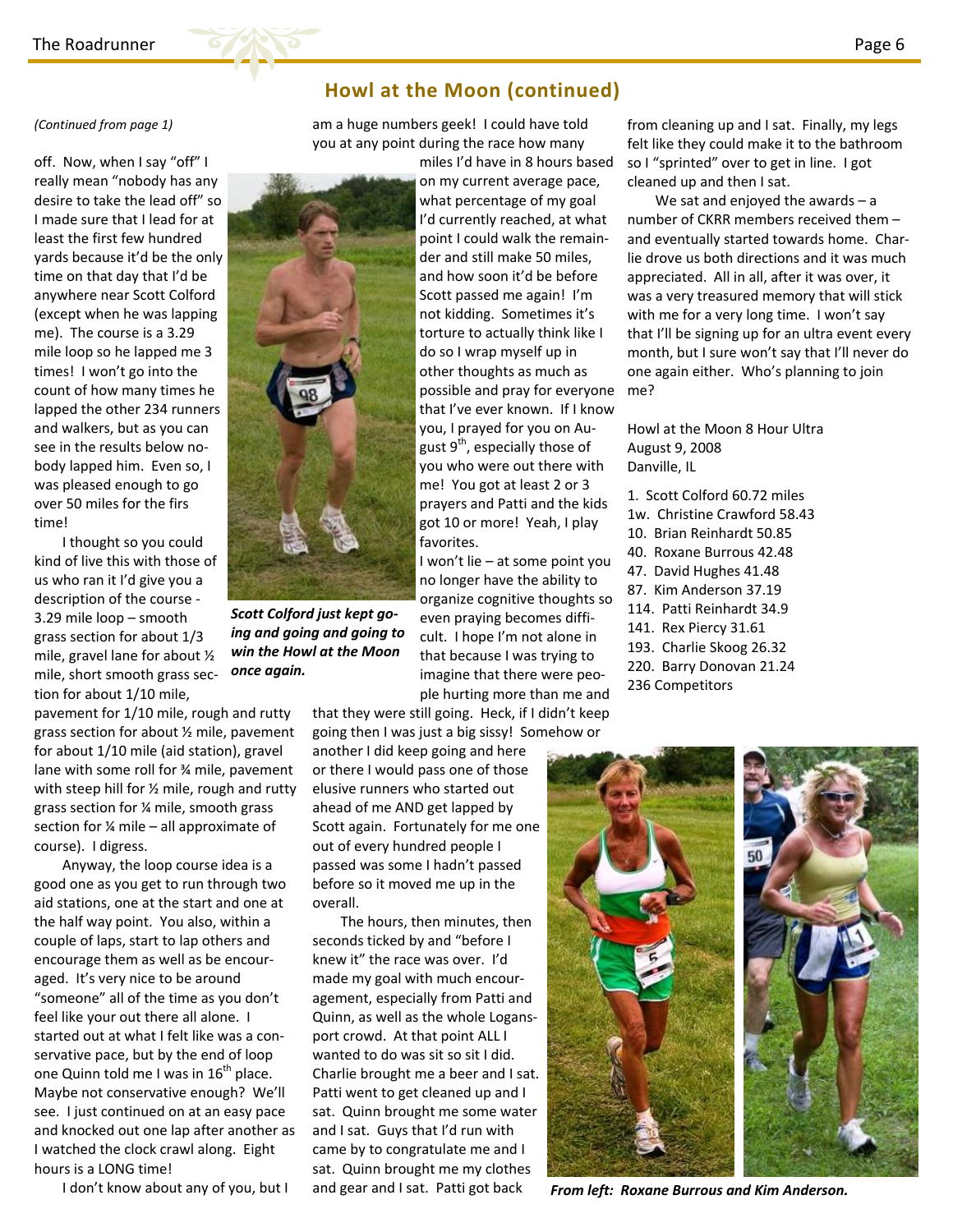CKRR Weekly Fun Mile



### 75. Justine Eads 28:49 77. Laura Cook 28:54 78. Cassie Bauson 29:25 80. Dale Sullivan 29:56 81. Robin Cole 30:42 82. Brian Allen 30:52 83. Adrienne Freeman 84. Vicki Boles 31:10 87. Jaime Jackson 33:48 88. Robert Cupp 34:08<br>91 Aubrey Jackson 35: Aubrey Jackson 35:39 92. Cory Jackson 35:40 95. Sylvia Burgin 39:38 100 Finishers 1. Jerry Lambert 31:53 2. Rick Spencer 32:27 3. Tim Taflinger 34:45 4. Mary Miller 34:45 1st 5. Steve Inman 35:54 6. Anna Dollens 36:02 7. Amanda Pena 36:33 8. Dave Mygrant 36:52 9. Robin Michael 38:11 10. Jane Inman 40:22 11. Raye Jean Swinehart 12. Jayne Hiatt 40:45 13. Debbie Riffe 41:57 15. Emily Allen 45:20 16. Kathy Alen 45:21 23. Jackie Sanders 54:03 24 Finishers CKRR Weekly Fun Mile Wednesday, August 6, 2008 11:00 AM Race 1. Joe Rangel 6:06 2. Jackie Sanders 16:52 3. Cindy Sanders 16:57 5:30 PM Race 1. Dan Lutes 6:17 2. Joe Rangel 6:21 3.Jeff Cardwell 6:22 4. Greg Sumpter 7:09 5. Ernie Hurst 7:16 7. Steve Wand 7:37 8. Laura Rosenstengel 7:40 9. Tami Moore 7:44 10. Darrell York 7:44 11. Matt York 7:45 12. Ron Moore 7:46 13. Barb Millspaugh 7:47 14. Kathy Murdoch 8:00 16. Brian Allen 8:45 17. Paula Kucholick 8:57 18. Amber Longwith 9:21 19. Aubry Jackson 10:02

| Age Graded Races                    |                 |                                |                 |  |
|-------------------------------------|-----------------|--------------------------------|-----------------|--|
| Saturday, August 09th, 2008         |                 |                                |                 |  |
| Highland Park, Kokomo,              | ΙN              |                                |                 |  |
|                                     |                 |                                |                 |  |
| 4 Mile Age Graded Run               |                 |                                |                 |  |
| Place<br>Name<br>1. Joe Rangel      | 59              | Age Clock Split<br>28:15 24:45 |                 |  |
|                                     | 48              |                                | 29:58 23:58     |  |
| 2. Byron Bundrent<br>7. Chris James | 35              | $32:58$ $24:43$                |                 |  |
| 8. Aurelien Mozipo                  | 37              |                                | $33:31$ $25:31$ |  |
| 9. Corianne Myer                    | 15              |                                | 33:33 28:48 1st |  |
| FEMALE                              |                 |                                |                 |  |
| 12. Mark Shorter                    |                 | 56 34:16 30:01                 |                 |  |
| 13. Kathy Murdoch                   | 61              |                                | 34:31 34:31     |  |
| 14. Stan Shuey                      | 67              | $34:51$ $33:21$                |                 |  |
| 15. Joe Orr                         | 56              | 35:12 30:57                    |                 |  |
| 16. Jeff Cardwell                   | 50              | $35:26$ $29:41$                |                 |  |
| 17. Scot Hamilton                   | 52              | 35:49 30:34                    |                 |  |
| 18. Ricke Stucker                   | 60              | 35:52 32:37                    |                 |  |
| 19. Robin Tetrault                  | 54              | $35:54$ 35:09                  |                 |  |
| 21. Michael Graham                  | 42              | 36:32 29:17                    |                 |  |
| 23. Steve Wand                      | 58              | 36:37 32:52                    |                 |  |
| 25. Waylon Coulter                  | 13              | $36:59$ $30:44$                |                 |  |
| 26. Mike Deardorff                  | 54              | 37:02 32:17                    |                 |  |
| 27. Keith McAndrews                 | 52              | 37:12 31:57                    |                 |  |
| 28. Kim Lee                         | 47              | 37:19 31:04                    |                 |  |
| 30. Katie Hollingsworth 19          |                 | 37:21                          | 30:51           |  |
| 32. Gregory Townsend                | 53              | $37:42$ $32:42$                |                 |  |
| 33. Ken Swinehart                   | 48              | 38:12 32:12                    |                 |  |
| 34. Laura Rosenstengel              | 42              | 38:13                          | 34:43           |  |
| 37. Barb Millspaugh                 | 38              | 38:49 34:19                    |                 |  |
| 38. Jerry Meiring                   | 51              | 39:19 33:49                    |                 |  |
| 39. Paula Kucholick                 | 41              | 39:26                          | 35:41           |  |
| 40. Vicki Boles                     | 53              | 39:31                          | 38:31           |  |
| 41. Ray Tetrault                    | 51              | 39:57                          | 34:27           |  |
| 42. Megan Tetrault                  | 21              | 40:04                          | 33:04           |  |
| 44. Mike Rood                       | 39              | 40:09                          | 32:24           |  |
| 45. Ernie Hurst                     | 45              | $40:33$ $33:48$                |                 |  |
| 46. Robin Cole                      | 56              | 41:33 41:03                    |                 |  |
| 47. Laura Cook                      | 44              | 41:41                          | 38:41           |  |
| 48. Sarah Lee                       | 20              | 42:47                          | 36:02           |  |
| 49. Karen Bush                      | 31              | 43:03                          | 36:48           |  |
| 50. Chris Sullivan                  | 47              | 44:45 38:30                    |                 |  |
| 51. Cory Jackson                    |                 | 27 45:38 36:08                 |                 |  |
| 53. Aubry Jackson                   | $7\overline{ }$ | $47:32$ $46:02$                |                 |  |
| 54. Brian Allen                     |                 | 41 48:42 41:27                 |                 |  |
| 55. Tara Steele                     | 25              | $50:20$ 42:50                  |                 |  |
| 56.<br>Sylvia Burgin                |                 | 63 51:07 51:07                 |                 |  |
| 56 Finishers                        |                 |                                |                 |  |
|                                     |                 |                                |                 |  |
| 5K Walk                             |                 |                                |                 |  |
| Place Name                          |                 |                                |                 |  |
| 1. Jerry Lambert 33:36              |                 |                                |                 |  |
|                                     |                 |                                |                 |  |
| 2. Tim Taflinger 35:27              |                 |                                |                 |  |
| 3. Amanda Pena 35:31 1st FEMALE     |                 |                                |                 |  |
| 4. Anna Dollens 35:50               |                 |                                |                 |  |
| 5. Robin Michael 37:08              |                 |                                |                 |  |
| 6. Raye Jean Swinehart 39:49        |                 |                                |                 |  |
|                                     |                 |                                |                 |  |
| 7. Jayne Hiatt 39:56                |                 |                                |                 |  |
| 8. Debbie Riffe 41:26               |                 |                                |                 |  |
| 9. Milt Brown 41:32                 |                 |                                |                 |  |
| 10. Adriene Riggle 41:39            |                 |                                |                 |  |
| 11. Cindy Sullivan 41:42            |                 |                                |                 |  |
| 12. Stella Rood 42:29               |                 |                                |                 |  |
| 16. Diana Brown 48:55               |                 |                                |                 |  |
| 18. Jackie Sanders 52:31            |                 |                                |                 |  |
|                                     |                 |                                |                 |  |
| 19. Cindy Sanders 52:38             |                 |                                |                 |  |
| 19 Finishers                        |                 |                                |                 |  |
|                                     |                 |                                |                 |  |
| <b>CKRR Weekly Fun Mile</b>         |                 |                                |                 |  |
| Wednesday, August 13, 2008          |                 |                                |                 |  |
|                                     |                 |                                |                 |  |
|                                     |                 |                                |                 |  |



# **Race Results**

1. Joe Rangel 6:06 3. Doug Mankell 8:47 4. Charlie Skoog 9:12 5. Jackie Sanders 16:39 6. Brett Sanders 16:40 5:30 PM Race 1. Dana Neer 5:07 (Club Re‐ cord) 2. Tim Taflinger 5:51 3. Joe Rangel 5:59 4. Kim Lee 6:46 6. Cory Jackson 7:03 7. Megan Tetrault 7:09 (Club Record) 9. Ernie Hurst 7:23 10. Greg Sumpter 7:31 11. Ray Tetrault 7:34 12. Kathy Murdoch 7:48 (Club Record) 13. Chris Sullivan 8:06 14. Barb Millspaugh 8:06 15. Brian Allen 8:10 16. Paula Kucholich 8:11 17. Robin Tetrault 8:13 18. Joyce Pennycoff 8:19 19. Amber Longwith 8:52 20 Vicki Boles 9:31 21. Noah Cardwell 9:39 22. Jeff Cardwell 9:47 23. Aubry Jackson 10:16 24. Jaime Jackson 10:16 CKRR Weekly Fun Mile Wednesday, August 20, 2008 11:00 AM Race 1. Joe Rangel 6:07 2. Doug Mankell 8:30 4. Cathy Longwith 14:48 5. Jackie Sanders 17:12 6. Cindy Sanders 17:19 5:30 PM Race 1. Waylon Coulter 6:11 2. Dan Lutes 6:12 4. Steve Wand 6:57 5. Megan Tetrault 7:08 6. Ernie Hurst 7:17 7. Laura Rosenstengel 7:30 8. Ray Tetrault 7:38 9. Kathy Murdoch 7:51 10. Chris Sullivan 7:52 11. Robin Tetrault 8:12 12. Amber Longwith 8:34 14. Tom Miklik 9:00 15 Vicki Boles 9:15 17. Aubry Jackson 9:32 18. Cory Jackson 9:33 20. Bob Longwith 11:20 21. Jeff Cardwell 11:41 22. Noah Cardwell 12:15 23. Diana Brown 14:40 24. Cathy Longwith 14:52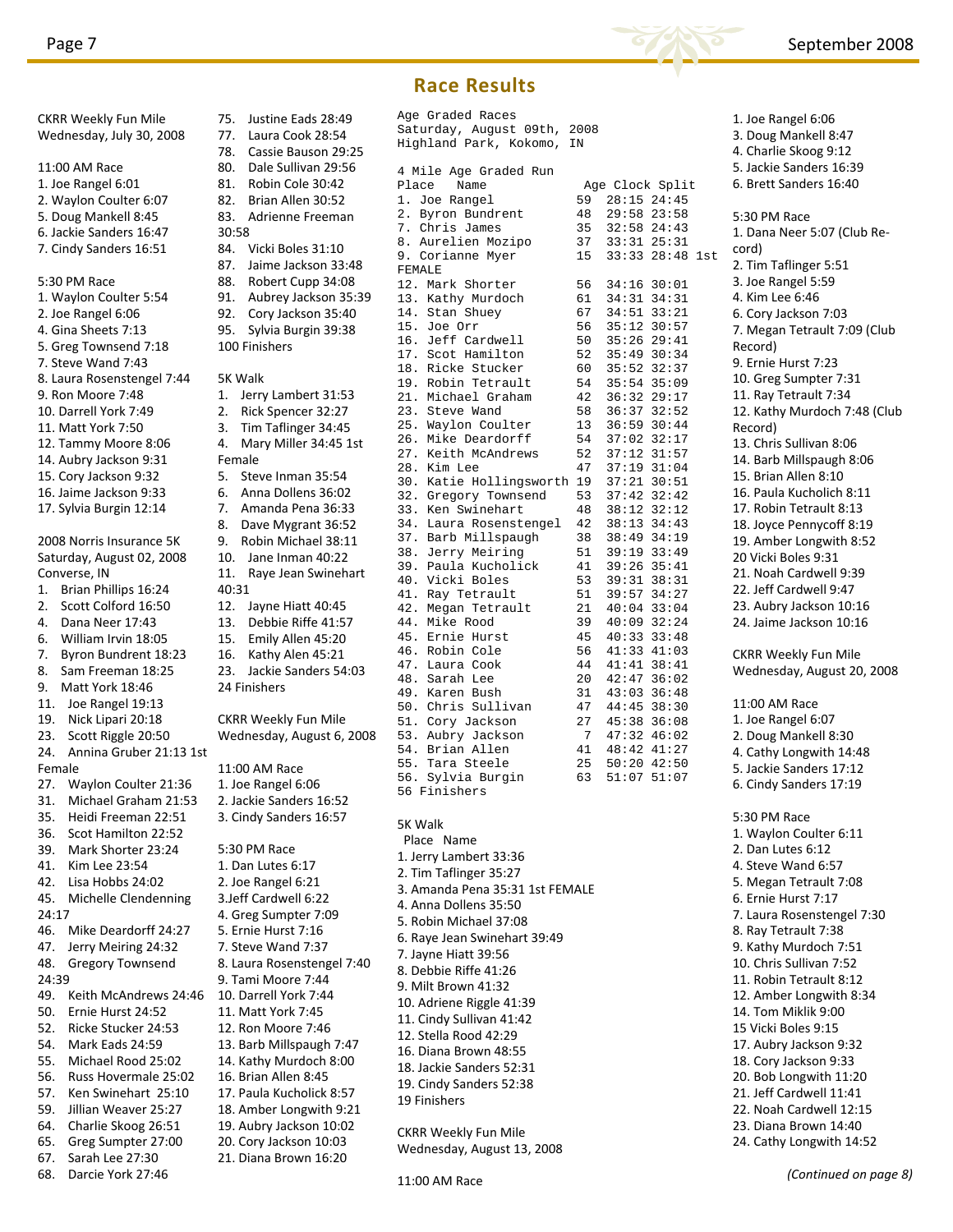RUN FOR SHELTER 5K August 23, 2008 Oakbrook Valley

*(Continued from page 7)*

1. Dana Neer 18:37 3. Matt York 19:59 4. Waylon Coulter 22:02 6. Al Hochgesang 22:34 8. Michael Graham 23:10 9. Scot Hamilton 23:31 12. Paul Wyman 24:23 14. Kim Lee 24:29

17. Henry Yu 25:31 19. Ernie Hurst 25:42 22. Gregory Townsend 26:13 23. Ricke Stucker 26:26 26. Jillian Weaver 26:48

15. Michelle Clendenning 24:49



**Race Results (continued)** 27. Charlie Skoog 27:01 29. Karl Stoneking 27:18 30. Bill Bauson 27:35 31. Shelly Wyman 27:40 32. Cory Jackson 28:12 33. Sarah Lee 28:30 36. Chris Sullivan 29:49 38. Joyce Pennycoff 29:58 40. Keith Bauson 30:12 43. Jason Rush 30:30 45. Cassie Bauson 31:27 46. Vicki Boles 32:01 47. Peyton Yeung 32:35 48. Brian Allen 33:06 49. Robin Cole 33:48 56. Amber Longwith 35:40 62 Finishers RUN FOR SHELTER 5K WALK 2. Rick Spencer 34:51 3. Tim Taflinger 35:59 4. Amanda Pena 37:42 6. Robin Michael 40:55 7. Timothy Revils 42:02 9. Jayne Hiatt 43:20 10. Debbie Riffe 43:59 12. Cindy Sullivan 44:39 20. Emily Allen 46:24 51. Jackie Sanders 1:04:18 53 Finishers CKRR Weekly Fun Mile Wednesday, August 27, 2008 11:00 AM Race 1. Joe Rangel 7:29 2. Doug Mankell 8:42 4. Jackie Sanders 16:59 5:30 PM Race 1. Tim Taflinger 5:45 2. Waylon Coulter 5:56 3. Kim Lee 6:35 5. Cory Jackson 7:03 7. Ernie Hurst 7:13 8. Ray Tetrault 7:18 9. Lisa Jones 7:18 10. Laura Rosenstengel 7:28 11. Greg Townsend 7:30 12. Chris Sullivan 7:35 13. Kathy Murdoch 7:59 14. Cindy Coulter 9:18 15. Aubry Jackson 9:49 16. Anna Dollens 9:52 17. Jaime Jackson 9:52 18. Joe Rangel 9:54 19. Bob Longwith 10:29 23. Sylvia Burgin 11:58

## **Points Standings**

Races included are JN Amboy, Old Ben, Ultimate Challenge, Race for the Cure, JN Jackson Morrow, Composer Classic, Trojan Trot, JN Greentown, Race for Grace (Runners only), Haynes Apperson, Ironhorse, Panther Prowl, JN Converse, Age-graded, Run for Shelter, and any one marathon, half-marathon or volunteer. 10 points are awarded for both the Race for the Cure and the Relay for Life.

Runners

#### Women

#### $0 - 12$

Aubrey Jackson 6‐110V Victoria Christenson 1‐20H Zoe Irvin 1‐10 Hannah Moore 1‐10 Lillian York 1‐10

#### 13‐19

Katie Hollingsworth 6‐120H Heidi Freeman 4‐62 Maya Brooks 3‐47 Nicole Jackson 4‐43 Vanessa Lorenz 4‐41 Nicole Parry 2‐22 Emily Christenson 1‐20H Waverly Neer 1‐20 Katie Christenson 1‐15 Kayla Reinagle 1‐10

#### 20‐24

Sarah Lee 8‐150H Amber Longwith 6‐95 Laura Bauson 3‐50M Megan Tetrault 2‐40H Grace Bauson 2‐30 Sarah Bauson 1‐20 Holly Hurlburt 1‐10

#### 25‐29

Michelle Clendenning 12‐187HV Allison Irvin 9‐170H

Jillian Weaver 9‐139H Justine Eads 8‐115H Kathleen Bagwell 8‐106H Rebekah Kinney 5‐77HV Tara Steele 4‐65H Jaime Jackson 5‐59V Brianne Boles 1‐20H Crystal Cherry 1‐20H Ashley Taflinger 1‐20H Michelle Tetrault 1‐20H

1. Jerry Lambert 34:37

#### 30‐34

Darcie York 11‐167HV Monica Brooks 6‐112H Kelly Wright 3‐55H Jessica Irvin 4‐52H Karen Bush 3‐49H Jeanette Merritt 3‐40H Robyn Pagington 2‐40 Geana Moore 2‐30V Jessica Austin 1‐20H Amy Piazza 1‐15

#### 35‐39

Heather Weber 9‐160H Nicole Peel 7‐110MH Lisa Jones 7‐104H Barb Millspaugh 5‐64 Shelly Wyman 4‐64 Adriane Freeman 4‐53 Gina Sheets 2‐30M Stella Rood 2‐29H Jennifer Mayfield 1‐20H Lauren Weber 2‐20 Natalie Weber 2‐20

#### Kelsey Weber 2‐20

5. Cindy Sanders 17:04

40‐44 Tami Moore 7‐120H Laura Rosenstengel 7‐117V Patti Reinhardt 6‐105MH Laura Cook 7‐102H Michelle Larson 3‐60H Kim Anderson 3‐52MH Joni McCracken 2‐30H Lisa Hobbs 1‐20 Paula Lucholick 1‐15 Diana Padgett 1‐10

#### 45‐49

Cassie Bauson 9‐160MH Roxane Burrous 5‐100MH Cheryl Marner 3‐60 Stephanie Bolinger 1‐20H Carla Yerkes 1‐20H

#### 50‐54

Vicki Boles 14‐240HV Robin Tetrault 10‐200MHV Theresa Barlow 3‐44V Michaelene Anderson 1‐10 Linda Donovan 1‐10 Jill Parry 1‐10 Debra Perkins 1‐10 Lorene Sandifur 1‐10

55‐59 Robin Cole 13‐214V Joyce Pennycoff 11‐200HV Judy Smith 7‐92HV

Rhenda Acton 5‐80HV Anne Wiles 3‐50HV Chris Williamson 3‐42 Barb Wand 2‐30V Kathie Barnett 2‐20

#### 60‐64

Sylvia Burgin 15‐250H Kathy Murdoch 7‐140 Susan Gerhart 2‐35H Roberta Hite 1‐15 Shirley Wilson 1‐10

65‐69 Kathleen Leach 1‐20H

Men

#### 0‐12 Waylon Coulter 8‐160 Joshua Revils 4‐70V Quinn Reinhardt 1‐20 Griffin Irvin 1‐10 Corey Moore 1‐10 Kobi Moore 1‐10 Brayden York 1‐10

#### 13‐19

Nich Lipari 5‐85 James Longwith 5‐74 Peter Bauson 4‐65H Keith Bauson 3‐45 Sam Freeman 2‐40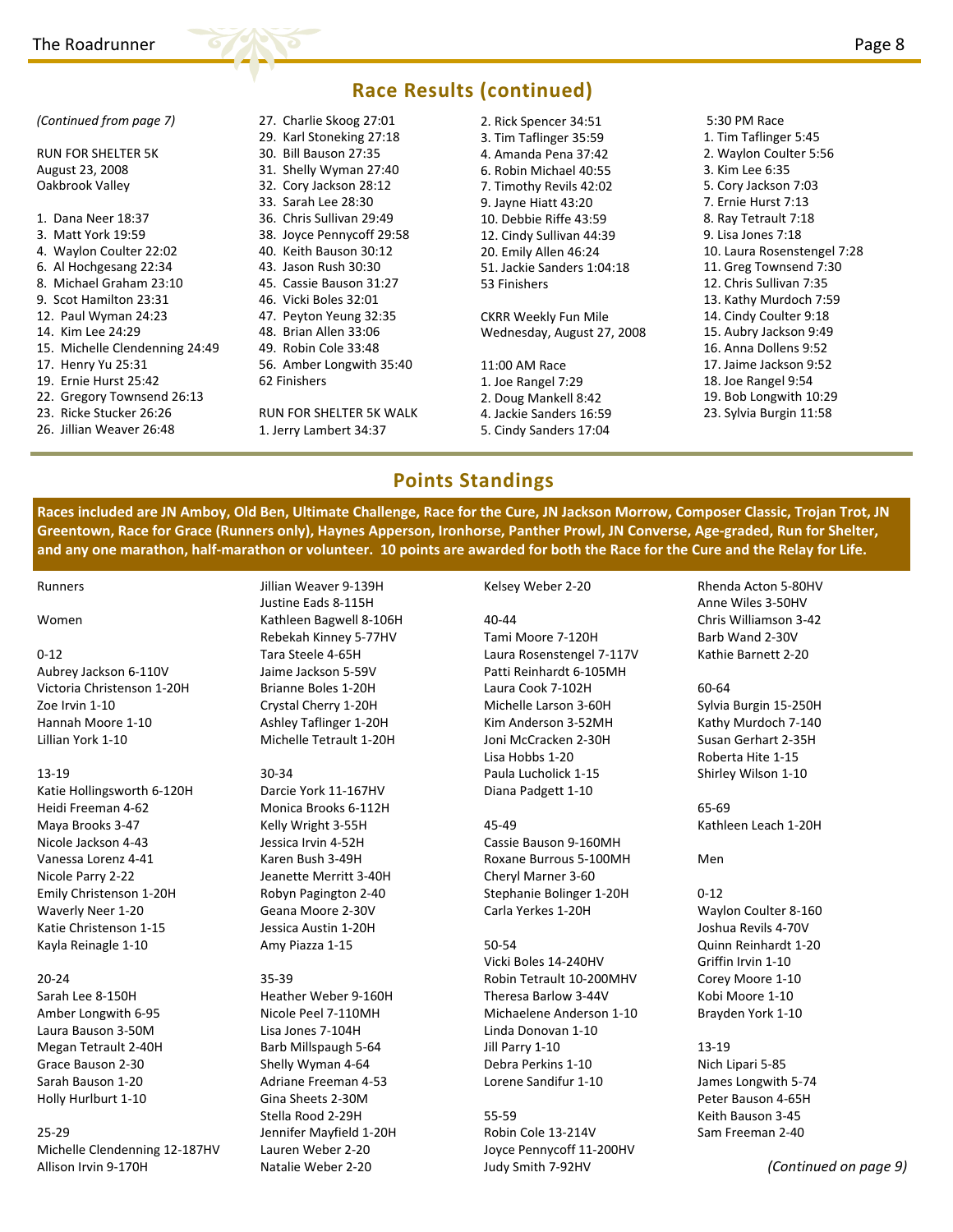

## **Points Standings (continued)**

*(Continued from page 8)* Michael Campbell 2‐29H

Carl Christenson 2‐32H Jesse Bauson 2‐30H Kaleb Hollingsworth 1‐20H Andrew Swinehart 1‐20H Mason McGovern 1‐15 Peyton Yeung 1‐15

#### 20‐24

Sam Williamson, Jr. 3‐60 Charley Eltringham 3‐55 Bryan Phillips 2‐40 Zach Miller 2‐35

#### 25‐29

Jason Rush 8‐145H Mark Eads 8‐132H Cory Jackson 8‐122 Nathan Hovermale 2‐40 Joseph Hubbs 2‐40H Matt Yarosz 2‐40

#### 30‐34

Matt York 14‐225H William Irvin 10‐190HV Ryan Bagwell 7‐93H Carey Stranahan 2‐32H Ryan Pownall 1‐20H

#### 35‐39

Scott Colford 10‐200MH Chris James 8‐140MH Scott Riggle 8‐114 T.A. Weber 8‐111H Michael Rood 5‐61H Aurelien Mozipo 4‐60H Paul Wyman 4‐60 Jeff Kuczera 3‐52H Derick Brooks 4‐42 Donny Smith 2‐29H David Reinagle 2‐27H Keith Hill 1‐20H Mitch Reeves 1‐20H Travis Sheets 1‐20H

Dennis Ball 1‐12 Vernon Graves 1‐8 Shawn Fain 1‐6

40‐44 Michael Graham 17‐249HV Brian Reinhardt 8‐155MH Brian Allen 11‐140H Dana Neer 7‐140HV Ron Moore 8‐127H Dan Lutes 3‐55MH Jack Lotzgeselle 2‐32H Don Rogers 2‐29H Paul Cardwell 1‐20H Shawn Mayfield 1‐20H Kevin Forgrave 1‐12

#### 45‐49

Byron Bundrent 10‐190H Al Hochgesang 8‐147H Ken Swinehart 11‐138H Brian Moore 8‐120H Kim Lee 9‐117H Ernie Hurst 9‐90 Phil Rozzi 6‐80H Bill Bauson 5‐63H Chris Sullivan 5‐45 Eric Mathew 4‐42 Henry Yu 3‐40H Gary Jewell 2‐30 Kismet Morrison 2‐30M Matt Bolinger 1‐20H Greg Sumpter 2‐18

## 50‐54

Greg Townsend 15‐189HV Mike Deardorff 11‐157H Keith McAndrews 10‐143H Earl Strong 7‐140MH Jerry Meiring 11‐134H Jeff Cardwell 6‐110H Ray Tetrault 8‐110MHV Russ Hovermale 5‐61 Scott Hamilton 3‐55

Stephen Batey 1‐20H Mark Rodgers 1‐20H Karl Stoneking 1‐12

#### 55‐59

Joe Rangel 16‐292H Mark Shorter 16‐240H Charlie Skoog 15‐217MHV Steve Wand 9‐111HV Tom Miklik 8‐104HV John Wiles 6‐80HV Rocky Smith 6‐63H Dave White 3‐50HV Phil Leininger 3‐37H Fred Chew 3‐36H Mike Anderson 2‐35H Joe Orr 2‐24 Steve Kilcline 1‐20H Chris Smith 1‐7

#### 60‐64

Ricke Stucker 17‐305H David Hughes 8‐130M Doug Mankell 8‐113H Bill Barnett 5‐80H Walter Brown 2‐30H Barry Donovan 2‐30H

#### 65‐69 Stan Shuey 9‐165 Dale Sullivan 5‐95 John Norris 2‐35H

70+ Robert Cupp 9‐150 Bill Heck 7‐130V Charles Johnson 1‐20H

Walkers

Women 49‐

Mary Miller 13‐240H

Amanda Pena 15‐224V Jayne Hiatt 15‐167 Debbie Riffe 15‐147V Raye Jean Swinehart 11‐124H Jane Inman 9‐122H Emily Allen 8‐65 Cindy Sullivan 5‐43 Adriene Riggle 5‐37 Carol Savage 2‐24H Becky Christenson 1‐20H

#### 50+

Anna Dollens 15‐275H Pat Robertson 9‐116H Diana Brown 8‐111V Cynthia Sanders 5‐63V Kathy Allen 3‐45 Trudy Pierce 2‐35H Jenise Clark 2‐27 Pamela Batey 1‐20H Helen Brown 2‐20 Nancy White 1‐20V Barbara Hobbs 1‐10

#### Men

49‐ Steve Inman 8‐160H Tim Revils 7‐117V Bruce Savage 2‐35H

#### 50+

Jerry Lambert 16‐300HV Tim Taflinger 16‐217HV Robin Michael 13‐156H Rick Spencer 9‐140H Milt Brown 9‐93V Jackie Sanders 9‐89V Jim Burrous 4‐41H Melvin Hobbs III 3‐33H David Mygrant 3‐30 John McGinty 2‐17 Bob Longwith 2‐16 Toney Lorenz 1‐9 Darrell Pennycoff 1‐9

## **Crater Lake Marathon (continued)**

part two of the Crater Lake marathon you can judge for yourself Dan's writing skills.

I had an almost perfect marathon! I just did not have the perfectly trained body to meet the challenge of this course. It was the most scenic course I have ran to date and one I would consider doing again. It left me breathless and light headed. Wait, that was due to the high altitude and steep grades.

There were only two problems of note

(Continued from page 5) and one did not involve me. The lead runner (only I was classy.) was on such a good pace that he ran past the turnaround point for the final 1.7 miles of the marathon; arriving before the volunteers were in place. When his Garmin was show‐ ing that he had run 28 miles he know there was a problem. But at least his Garmin was working! My was showing low battery and only gave me my one mile split. Since I could not tell how fast I was going I decided right then and there it would be easy. Not being the same type of nature loving guy as Dan, I had to make several stops starting at mile 2

One of the highlights of this marathon was reflecting back on the 18 marathons (each in a different state) that Dan and I have ran together. I guess after all those marathons Dan is getting soft. Although he is about to complete the 50 states, we will still do some marathons down the road. I will expect a challenge, and may even train for it. But I can positively said I will look forward to the next time. Oh yeah, thanks for holding the bus.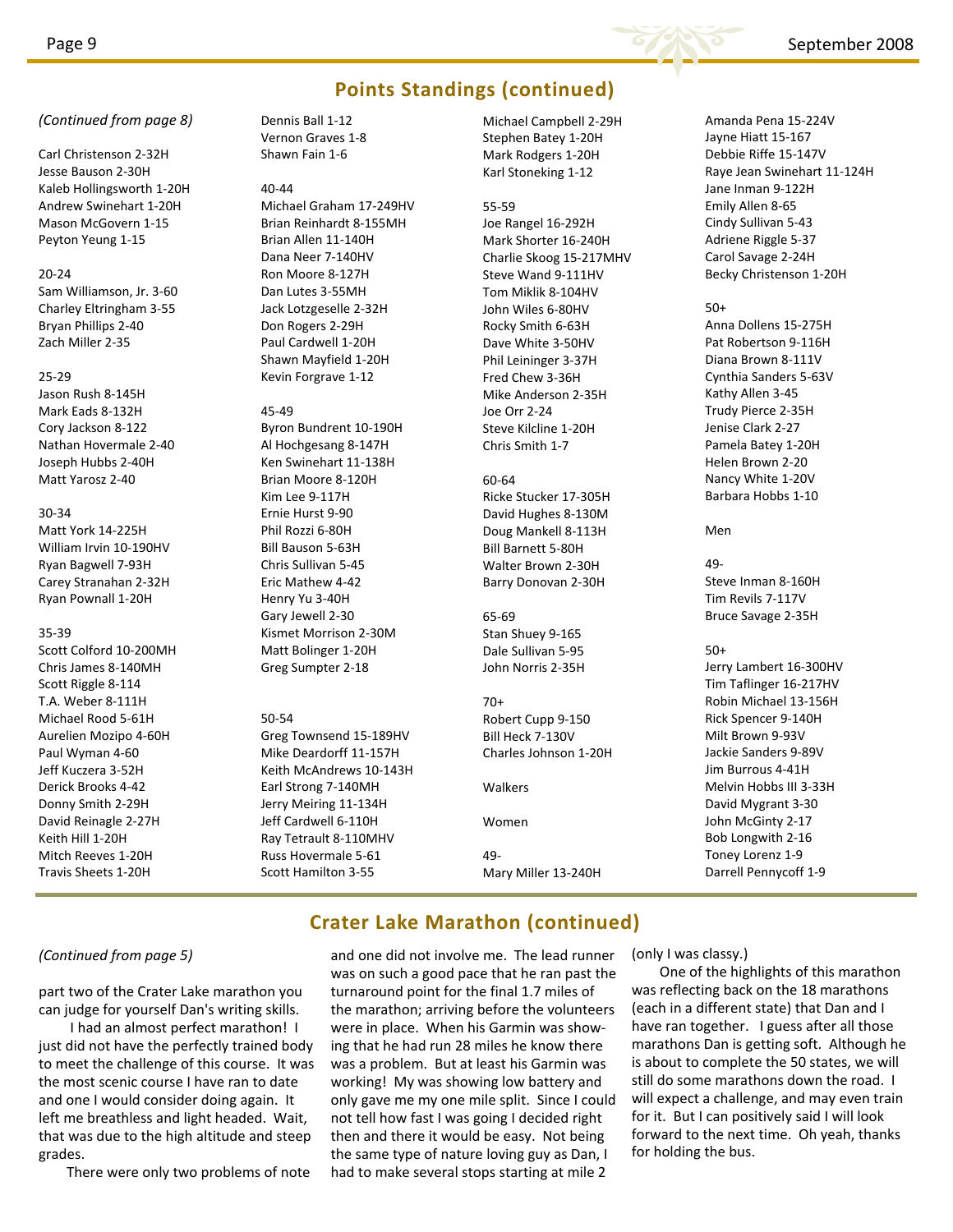

Club Kokomo Road Runners Meeting August 4, 2008 6:30 PM

Members Present: Will and Allison Irvin, Travis and Gina Sheets, Mark Shorter, Brian Reinhardt, Charlie Skoog, Milt Brown, John Wiles, Robin Cole, Joyce Pennycoff, Vicki Boles, Greg Townsend, Robin Tetrault, Joe Rangel, Anna Dollens, Joni McCracken, Rebekah Kinney, Michelle Clendenning, Sylvia Burgin, Terry Townsend, Gary Jewell, Dana and Waverly Neer

Will opened the meeting at 6:40 P.M.

#### REPORTS

Financial Report given by Mark Shorter

#### OLD BUSINESS

Haynes Apperson

Response received from End Result that perhaps we should move on to a new race timer

- Other companies have been contacted to get some estimates on timing cost
- Charlie suggested that we use our own club members expertise to time races.
	- Terry Townsend explained how they do their own timing at the Sam Costa
- Cost of putting on race was discussed
	- Suggsted that we get together with the Haynes Apper‐ son Sports Festival to determine expenses.

#### NEW BUSINESS

Rebekah announced an idea of having an all‐womens race in downtown Kokomo

Race will be a 5k run and a 2 mile walk and have other events as well

CKRR will provide insurance for the event

Gina proposed that CKRR support the event and Charlie seconded.

Voted 21‐0 in favor if with 1 abstain.

Charity Run

Charlie brought up the increased cost of using UAW 292 hall for the run.

Decided that location would remain the same Discussion of change of charitable organizations that we support

Decided that we'd still support the Nesting Doves and Magic and Care Closets for now.

Discussion of whether or not the organizations that we support should volunteer to help with the Charity Run

Sam Costa (March 28, 2009)

Terry Townsend asked that the Sam Costa become a points event

Mark Shorter mentioned that all CKRR members re‐ ceive 20 points for any half marathon.

Discussion tabled until membership is notified in the newsletter of Terry's request.

Mike Cowan Scholarship

John proposed that we add volunteering for a club event as a requirement for determining scholarships. Joyce seconded.

Club voted unanimously in favor of

Brian motioned to adjourn at 8:35 PM. Greg seconded. Meeting adjourned.

Next meeting scheduled for September 8, 2008 at the Half Moon at 6:30 P.M.

## **In Passing—Steve Moon**

## By Gary Jewell



*THE GUYS: Steve Moon, Howard Harrell, Gary Jewell, David Gardner, and Terry Fletcher.* 

Former Club Kokomo member Steve Moon passed away around 11:00 on the night of Tuesday, August  $12<sup>th</sup>$  in Colordado

due to complications stemming from cancer that had spread to his liver. A short time earlier Steve had entered hospice care.

Most of our newer members never knew Steve. In 1989 Steve was an IC design engineer at Delco Electronics who was also rapidly ascending the road racing and triathlon rankings. At a stringbean 6'6" Steve was an intimidating presence behind his Oakley's. In reality, Steve was a great guy as well as being a fierce competitior. You always knew that when you went up against Steve at a race you were going to get his best effort.

A couple years later seeking greener pastures and better training weather, Steve left Indiana and headed west.

Last summer David Gardner, Howard, and myself feted Steve at Terry Fletcher's north‐side Indy apartment. Steve had recently com‐ pleted treatment for colorectal cancer and things were looking good. Talk that evening centered on life – in general, running – in particular, and racing – in specific – especially triumphs over each other. As the evening wore on Steve promised that the next time he was in town we'd all get togther for a run. Unfortunately, as fate would have it, we never got that chance.